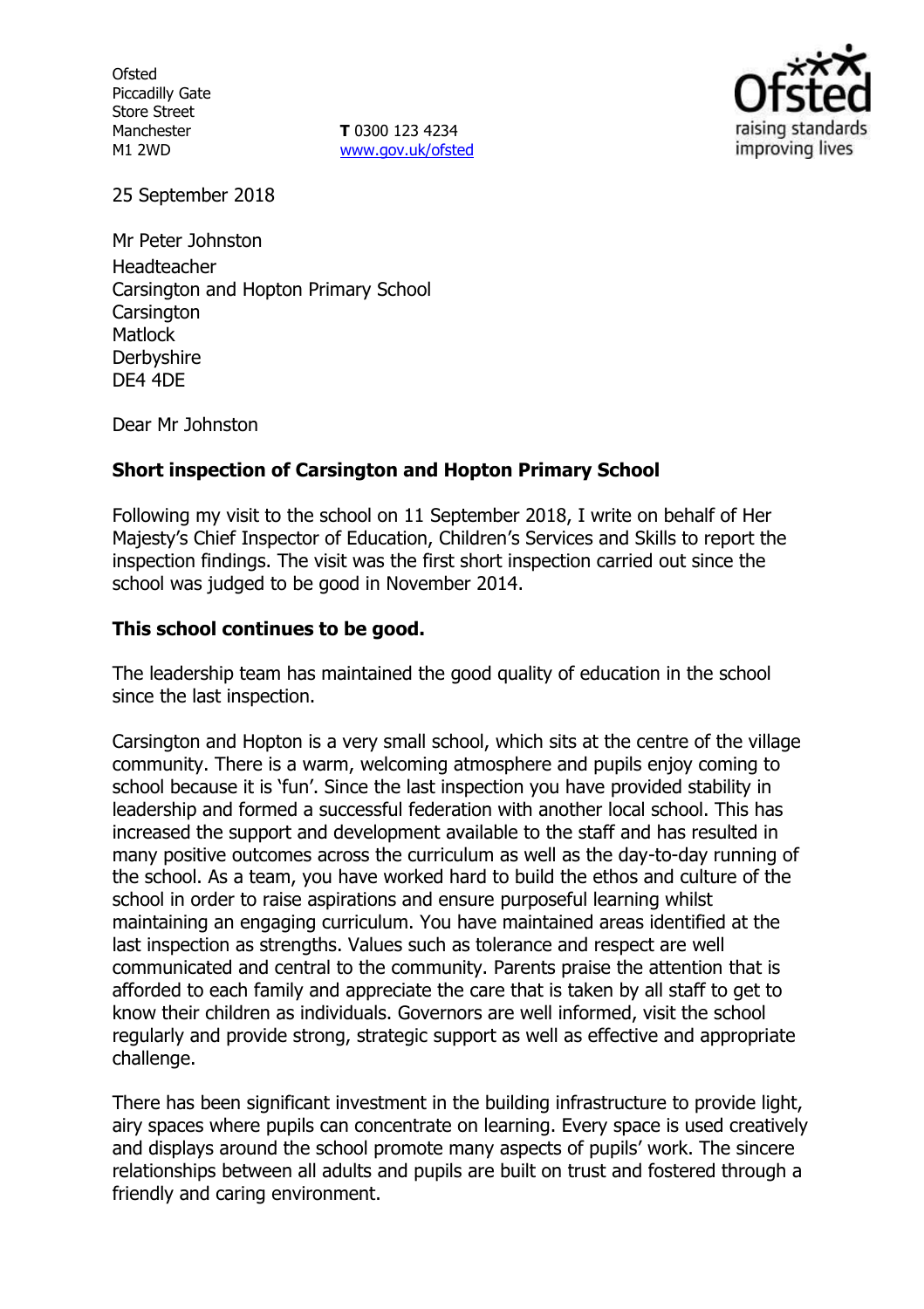

Parents enthuse about the school and say that all staff are friendly and approachable. They welcome the open-door policy and feel very much involved in their children's education. Physical and mental well-being are given a high priority and developed through activities such as forest schools, enrichment visits and opportunities for camping.

The governing body is well informed and has a wide range of skills across the federation, which strengthens the leadership of the school. Governors have a secure understanding of the areas for development and are determined to ensure that progress towards these priorities is rapid. A commitment to training, combined with regular monitoring visits to school, ensures that the governors have the knowledge and experience to recognise and celebrate success as well as ask probing questions to ensure that the school is led effectively.

Leaders have systematically tackled many of the areas for improvement identified at the previous inspection. The curriculum has been designed to allow more opportunities for pupils to write at length and this is woven into different subjects. Careful consideration has been given to when it is appropriate to teach a specific style of writing during a topic cycle so that it has more meaning for the pupils. Yeargroup objectives are effectively used to support pupils with their writing in order to ensure that there is sufficient challenge for each pupil across the key stage.

There have been many changes to the teaching of mathematics, some of which are having a positive impact, particularly in key stage 1. However, progress in key stage 2 is not rapid enough. Although pupils have secure skills in number and calculation, teachers do not consistently give pupils enough time to apply these skills through open-ended investigations and word-based problems. In addition, assessments are not regular enough to assist teachers in planning the next steps in learning and to support pupils in making at least good progress during the year.

# **Safeguarding is effective.**

The annual audit by staff and governors ensures that all policy and procedures are current and closely followed by all those responsible for keeping the pupils safe. You, your staff and the governors take their responsibilities seriously and parents know that their children are in a safe and secure environment. All staff understand the indicators of abuse and are knowledgeable about the 'Prevent' duty and other national safeguarding issues. The investment in an online system has been instrumental in recording safeguarding issues that can be shared across the cluster so that all professionals have access to the relevant information to help keep pupils safe.

At all times during my visit the conduct and the behaviour of the children was of a very high standard. Indeed, I was impressed with pupils carrying their lunch on trays up and down the stairs in a sensible and responsible manner. The curriculum promotes learning to handle risk and pupils relish the opportunities to go sailing and participate in residential visits. Recognising the need to ensure that the older pupils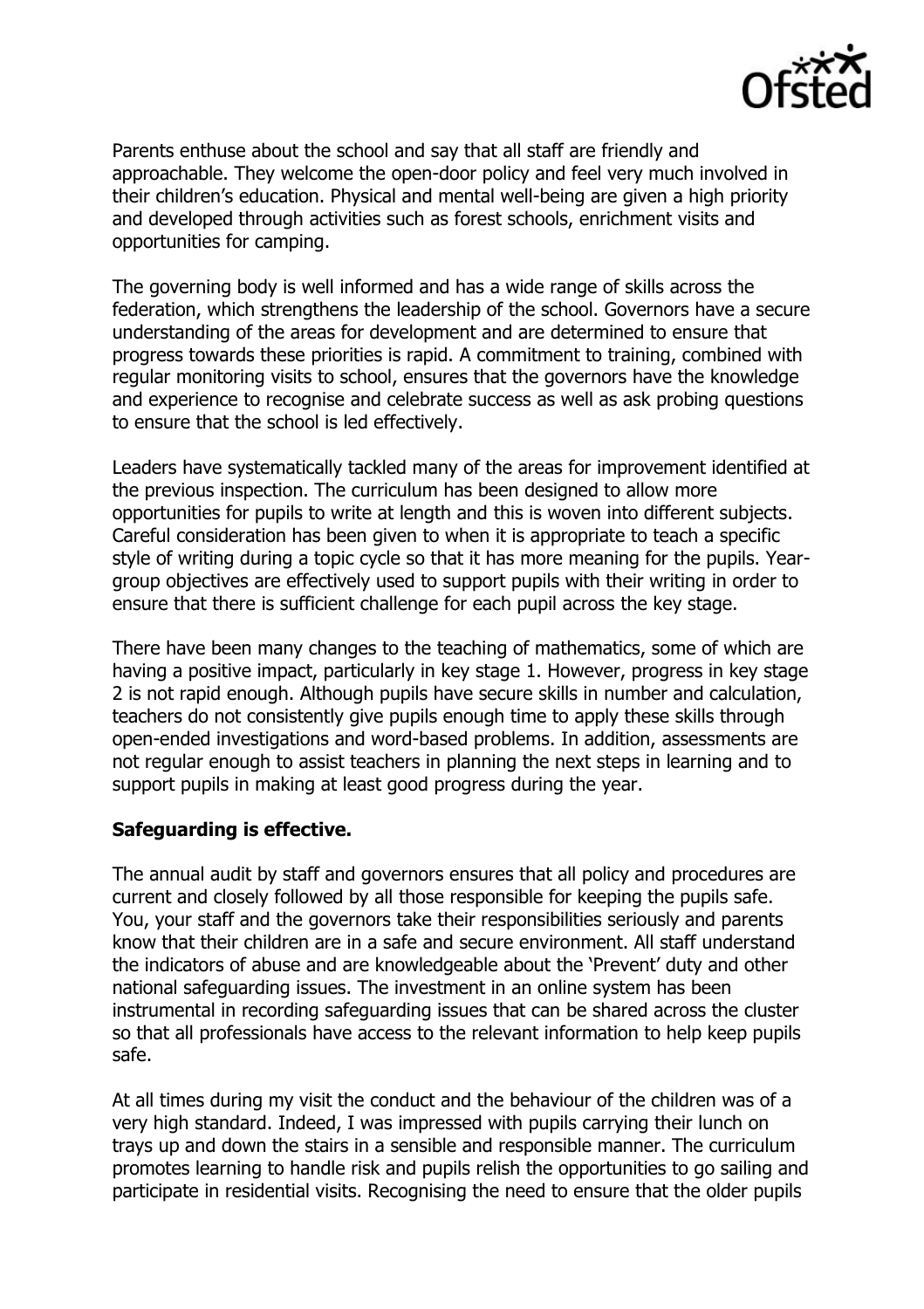

are aware of potential dangers online, staff have begun a programme of teaching current issues such as phishing. Pupils feel safe in school and are adamant there is no bullying. Pupils explained that there may be the odd playground squabble but this is quickly resolved as there is always an adult available from whom to seek help.

# **Inspection findings**

- The challenge of meeting the needs of mixed-age classes is embraced and for the most part is successful. Collaborative working within the federation, as well as the cluster of local schools, supports professional links with colleagues, sharing new research and ideas that are relevant to mixed-aged learning environments. The effective use of this network is increasing staff expertise and improving progress and outcomes for all pupils.
- There has been focused training resulting in an increase in staff knowledge in the teaching of phonics in early years and key stage 1. Rapid gains have been made as pupils who are struggling with specific sounds are given additional support. Pupils now have strong phonics knowledge which is giving them confidence to apply their skills and write at greater length.
- The investment in a wider selection of reading books, as well as more focused teaching strategies, has resulted in pupils, including those who are more able, making better progress in reading and writing throughout the school. The new home-school link books have been a positive step in encouraging more pupils to read regularly at home and promoting a love of books, as well as developing a greater understanding of writing and language. As a result, pupils are now making much better progress in reading and writing by the end of key stage 2.
- There is regular monitoring of the interventions used to support pupils with their learning. Careful consideration is given to the most effective use of staff who are deployed strategically to enhance the learning experiences of the pupils. Pupils who have special educational needs (SEN) and/or disabilities are very well supported and included in all aspects of school life.
- The considered purchase of a new scheme of work has added depth and structure to the teaching of mathematics. Teachers are planning together to ensure that there is consistency and continuity of learning. You have invested in some exciting online learning programs to support and improve the rapid recall of number facts, which you have identified as a weakness, particularly in key stage 2. You have employed a specialist external consultant to enhance the provision of mathematics throughout the school as you know that progress in mathematics is not good enough.
- The tracking system has been developed so that leaders can analyse the progress of pupils throughout the year. To improve the accuracy of information, more regular assessments of pupil knowledge and understanding will quickly identify pupils who need further support and ensure that effective provision is swiftly allocated to help that individual make better progress.